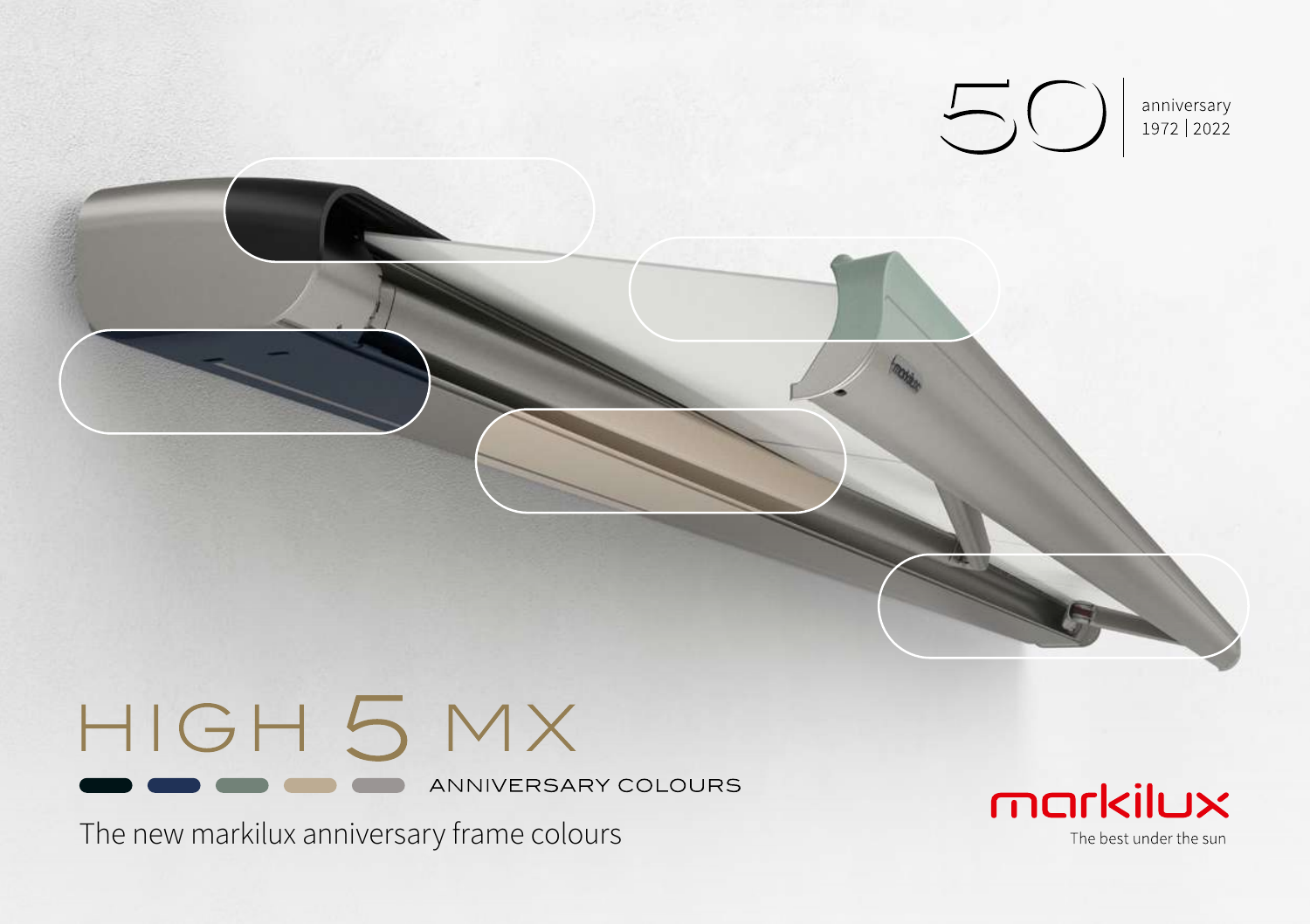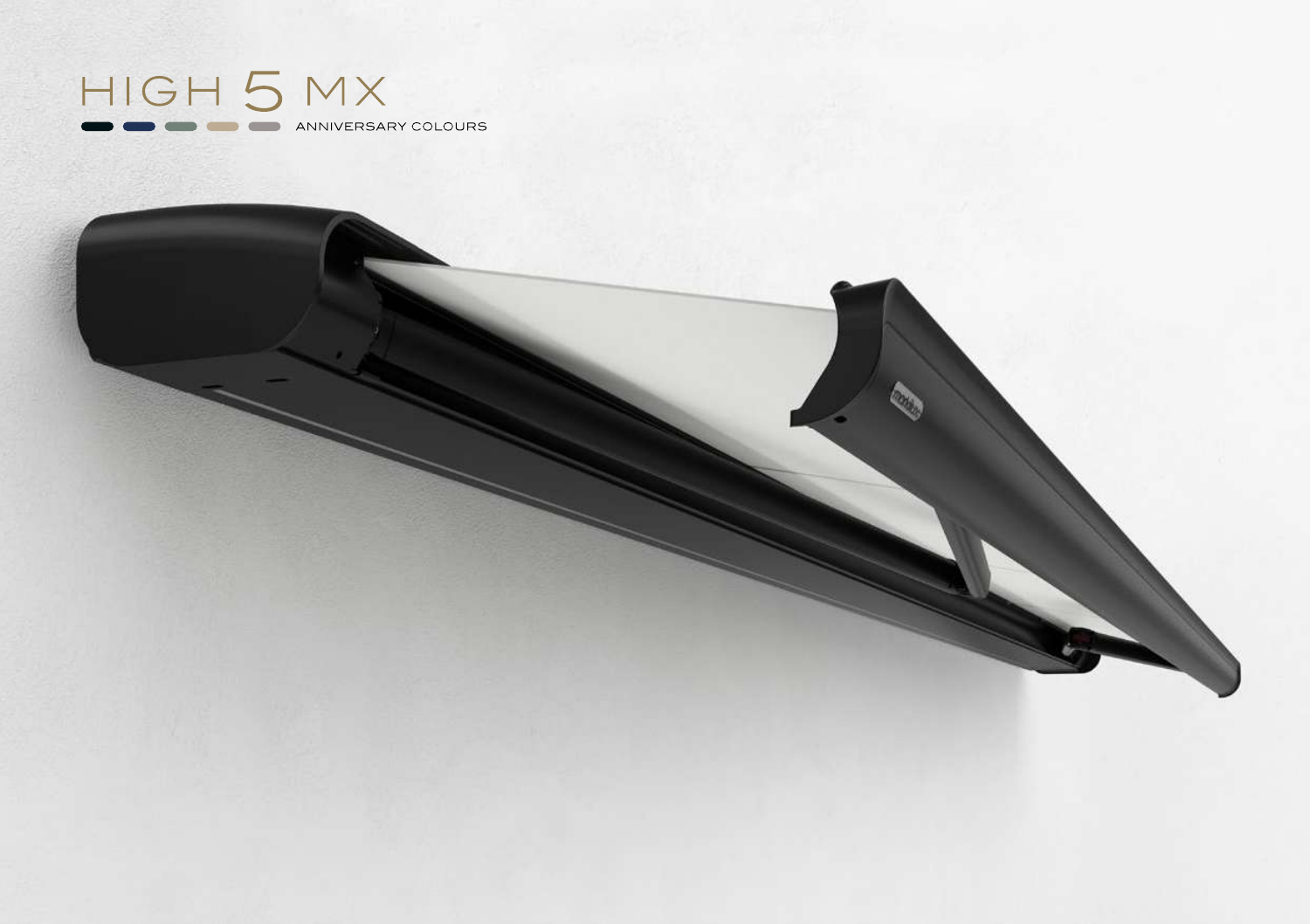#### Fully in vogue

We are pleased to introduce you to our new trend colours for the entire markilux product range\* as part of the celebrations for the markilux anniversary year 2022.

HIGH 5 MX – 5 trendy, non-standard colours will be available to you in our anniversary year 2022 at the attractive standard price without colour surcharge.

Find the exact colour that best suits your personal style and building, and benefit from our anniversary campaign.



#### **Elegance** – black on white.

The exceptional black colour concept makes a self-confident and clear statement. A deep and elegant matt black emphasises the modern architecture of the building and patio. Elegant with a rich contrast.

#### Concept black  $\vert$  | 5095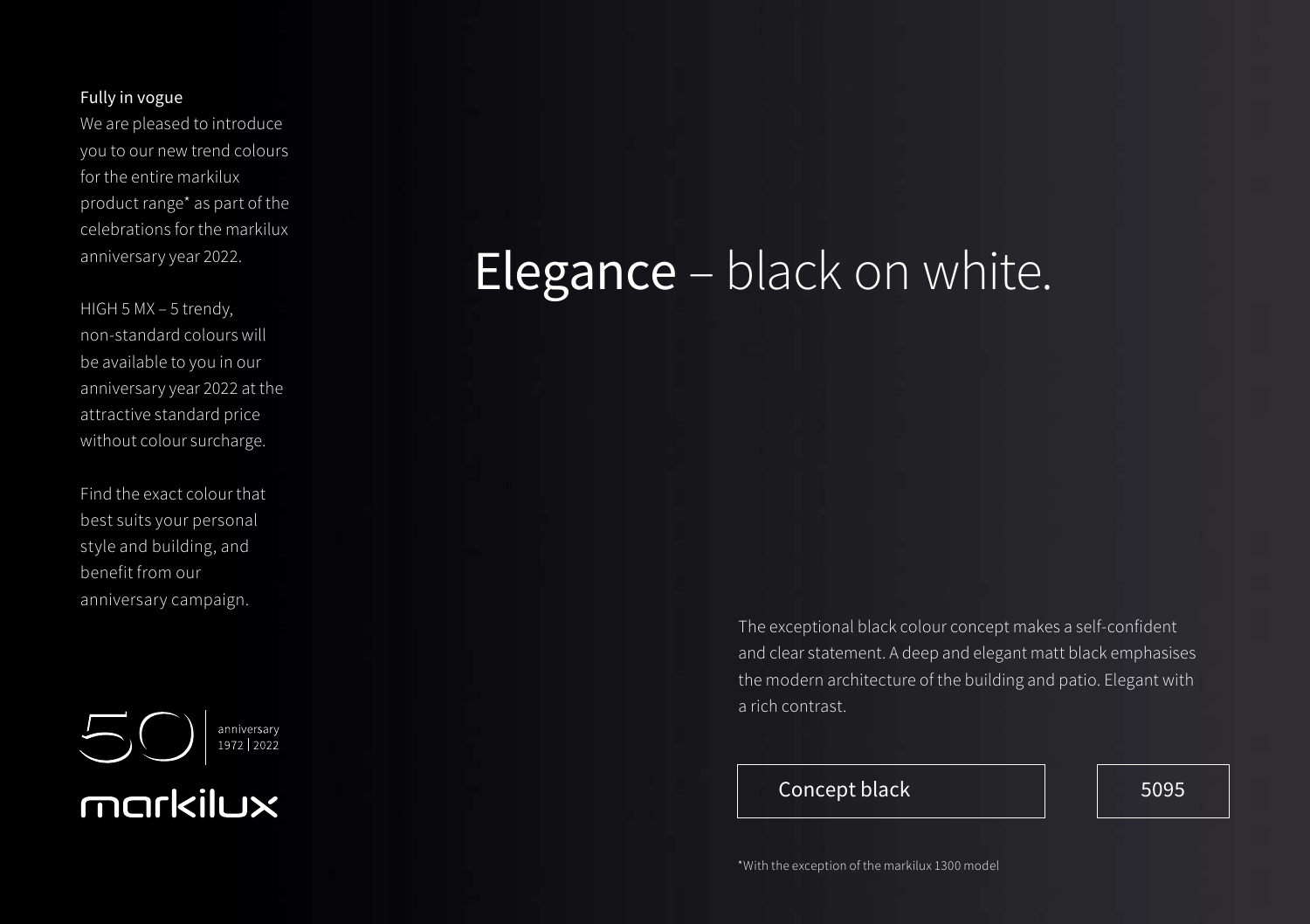

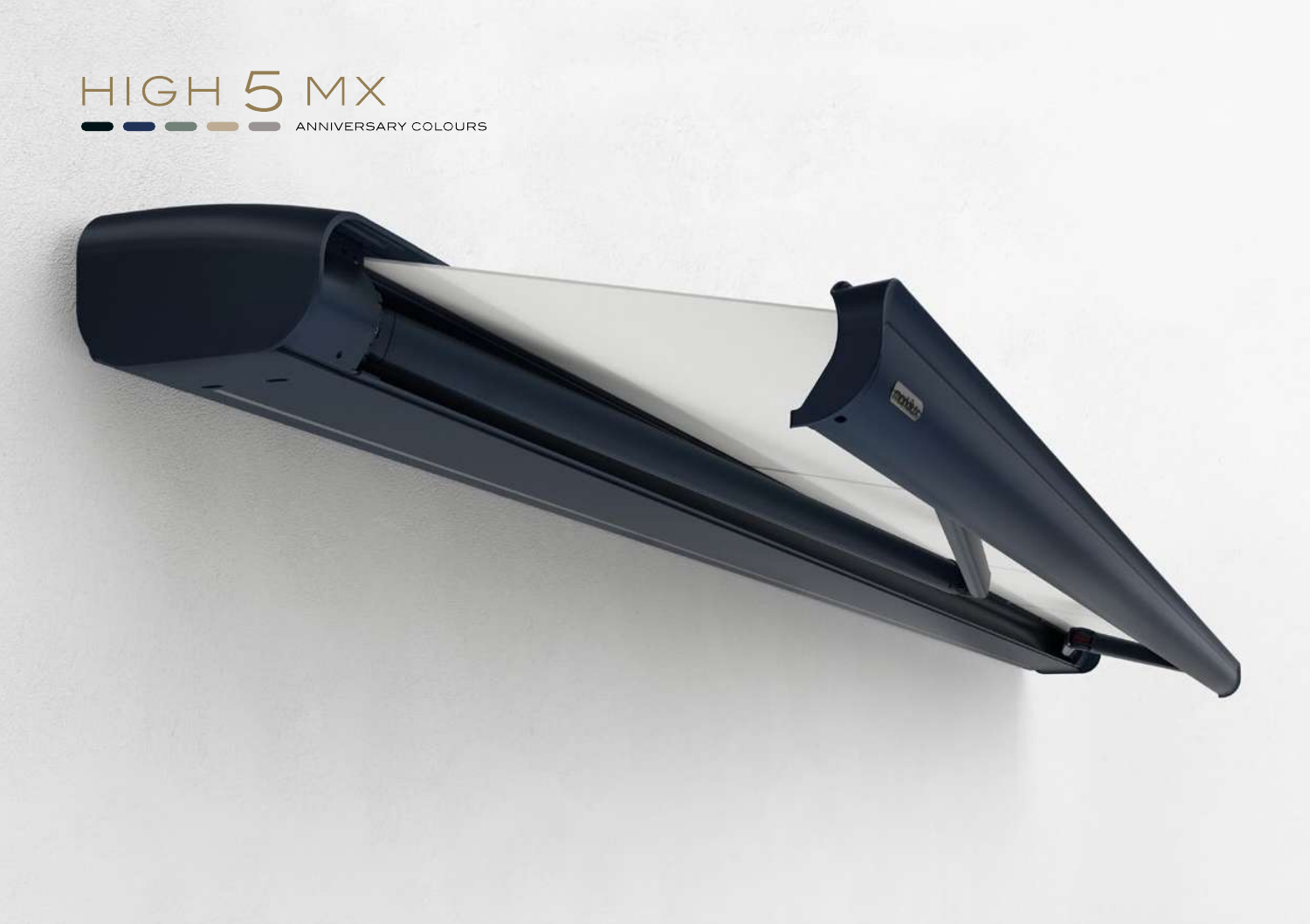### Classic – sophisticated.



The new, non-standard colour space blue metallic is both fashionable and classy in a rich, velvety, dark blue. Like the night sky, it symbolises calm and conveys a sense of security.

Space blue metallic  $\vert$  | 5084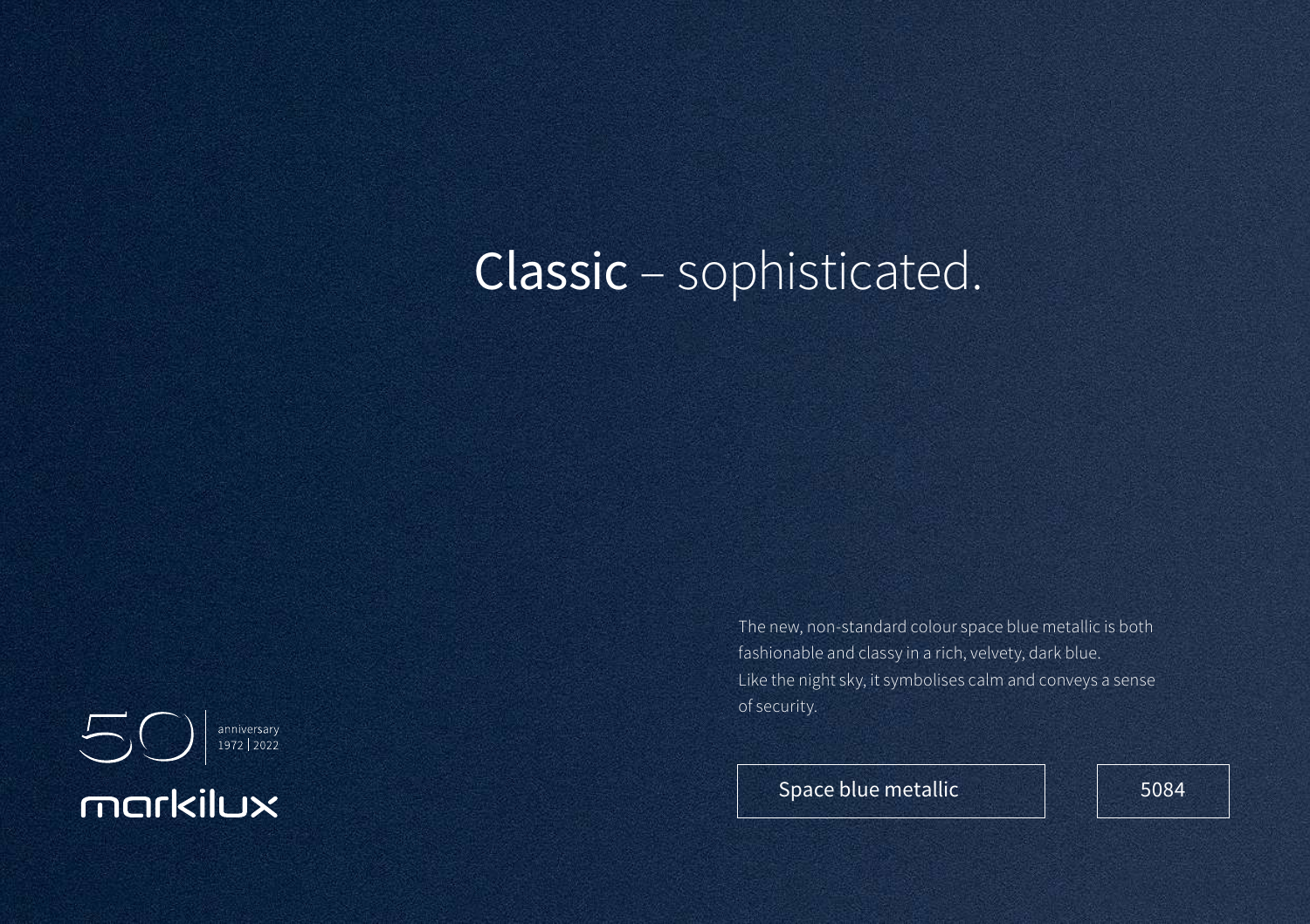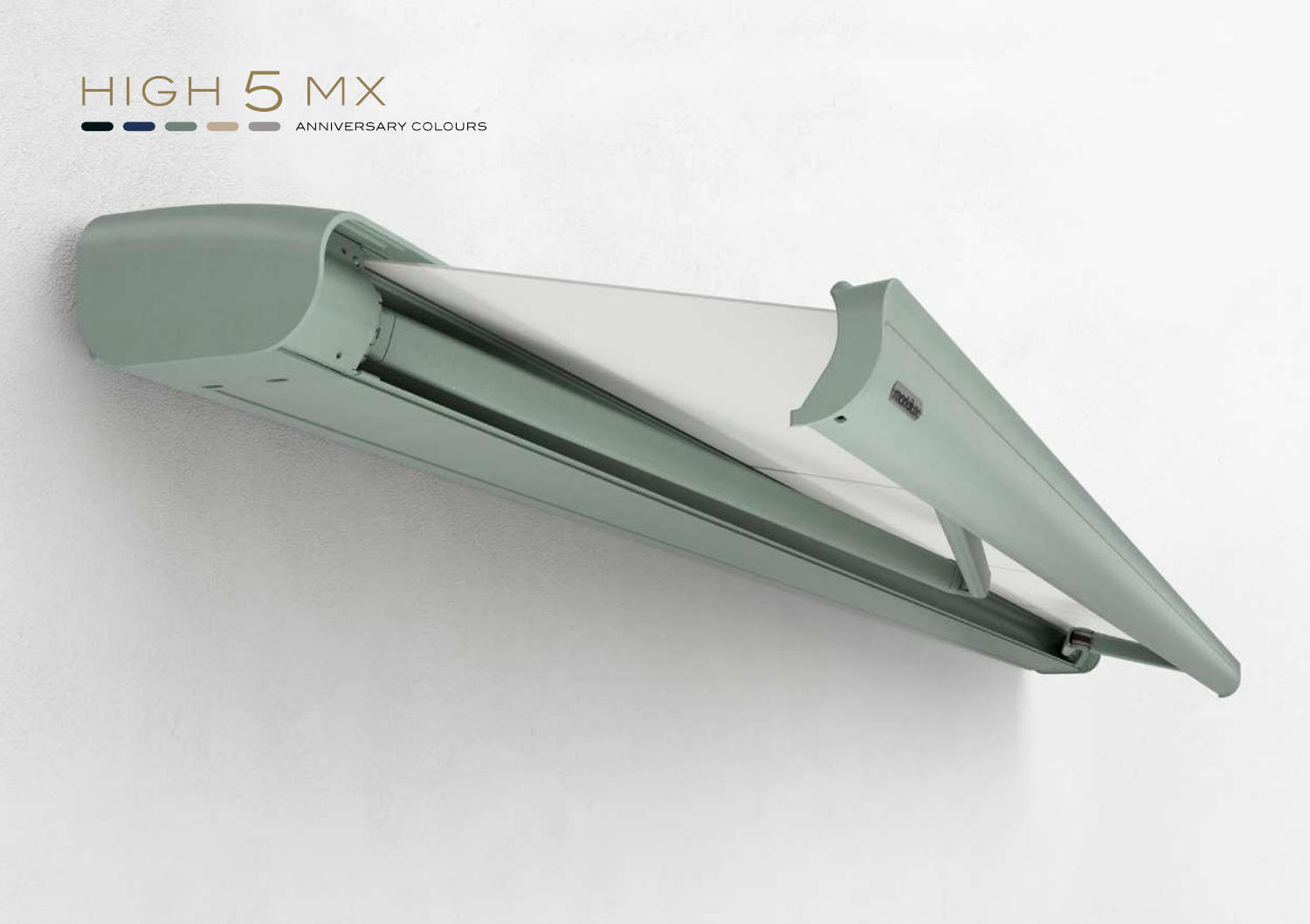### Harmony in its very best form.

 $\bigcirc$   $\bigcirc$   $\bigcirc$   $\bigcirc$  anniversary markilux

Fine green and  $\vert$  5073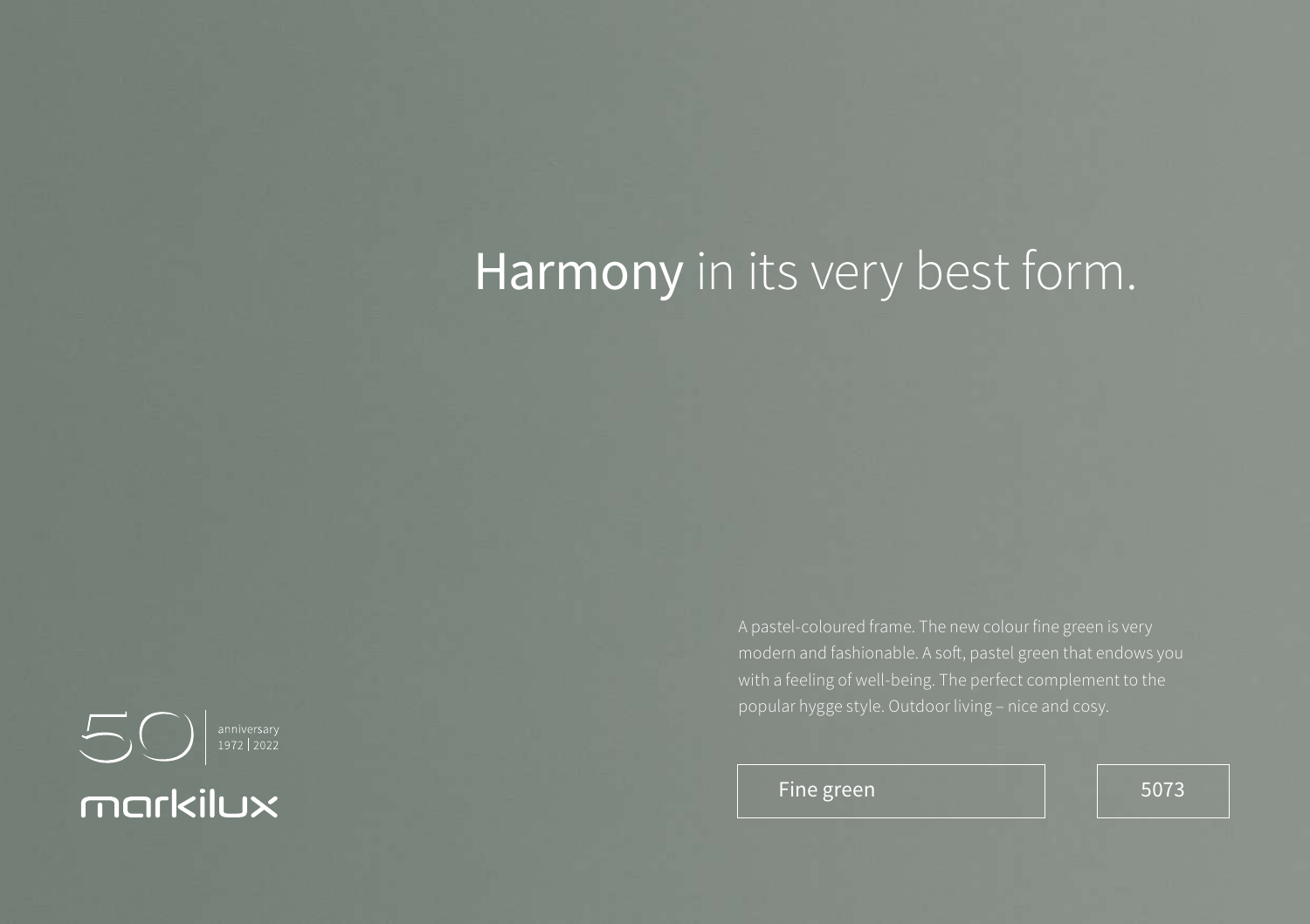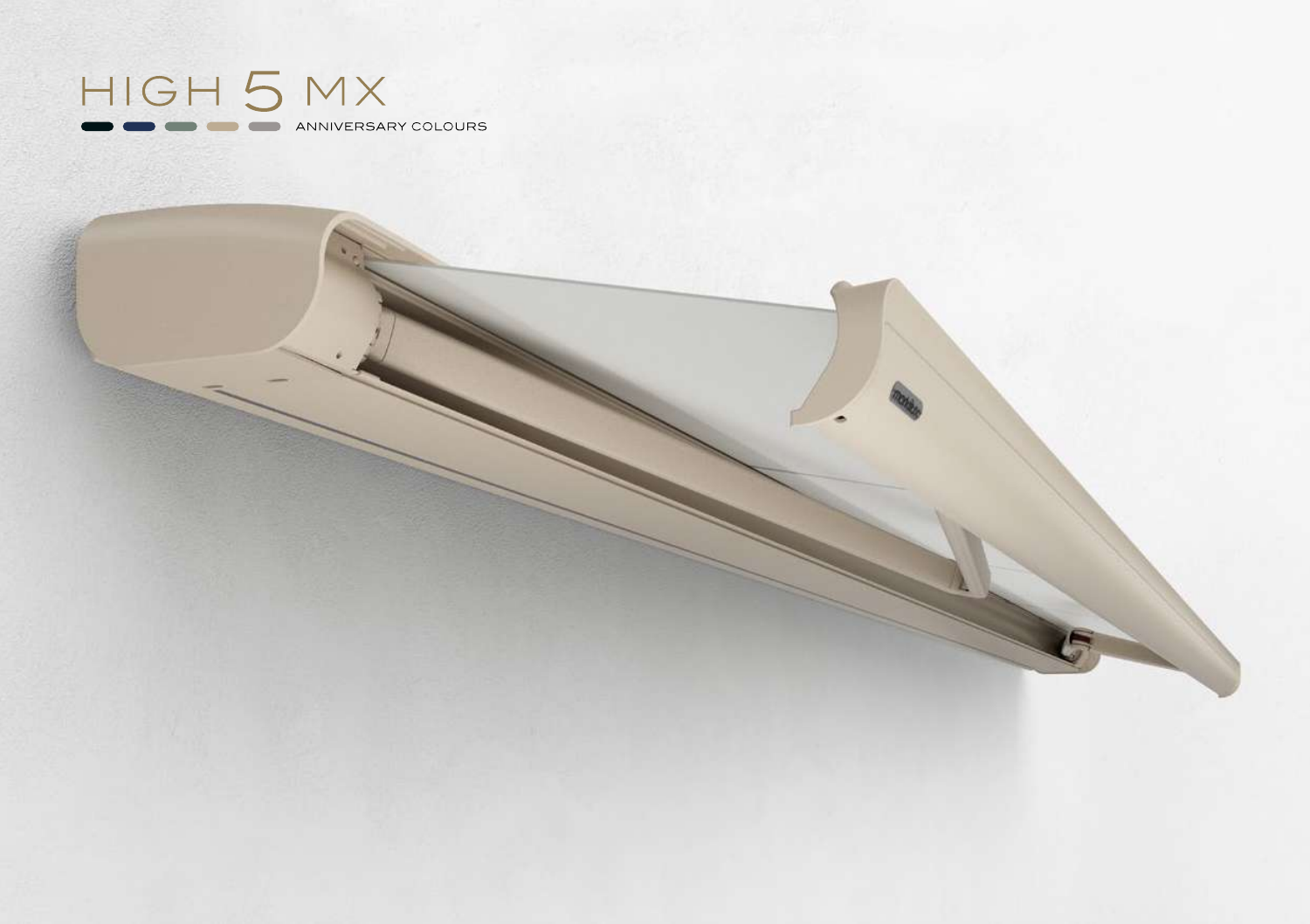## Cosy from the word go.



New champagne metallic. A tasteful interpretation of a sophisticated lifestyle. A gentle, fine beige discreetly melds with the outdoor world, oozes exclusivity and makes you want to live outdoors.

New champagne metallic | 5062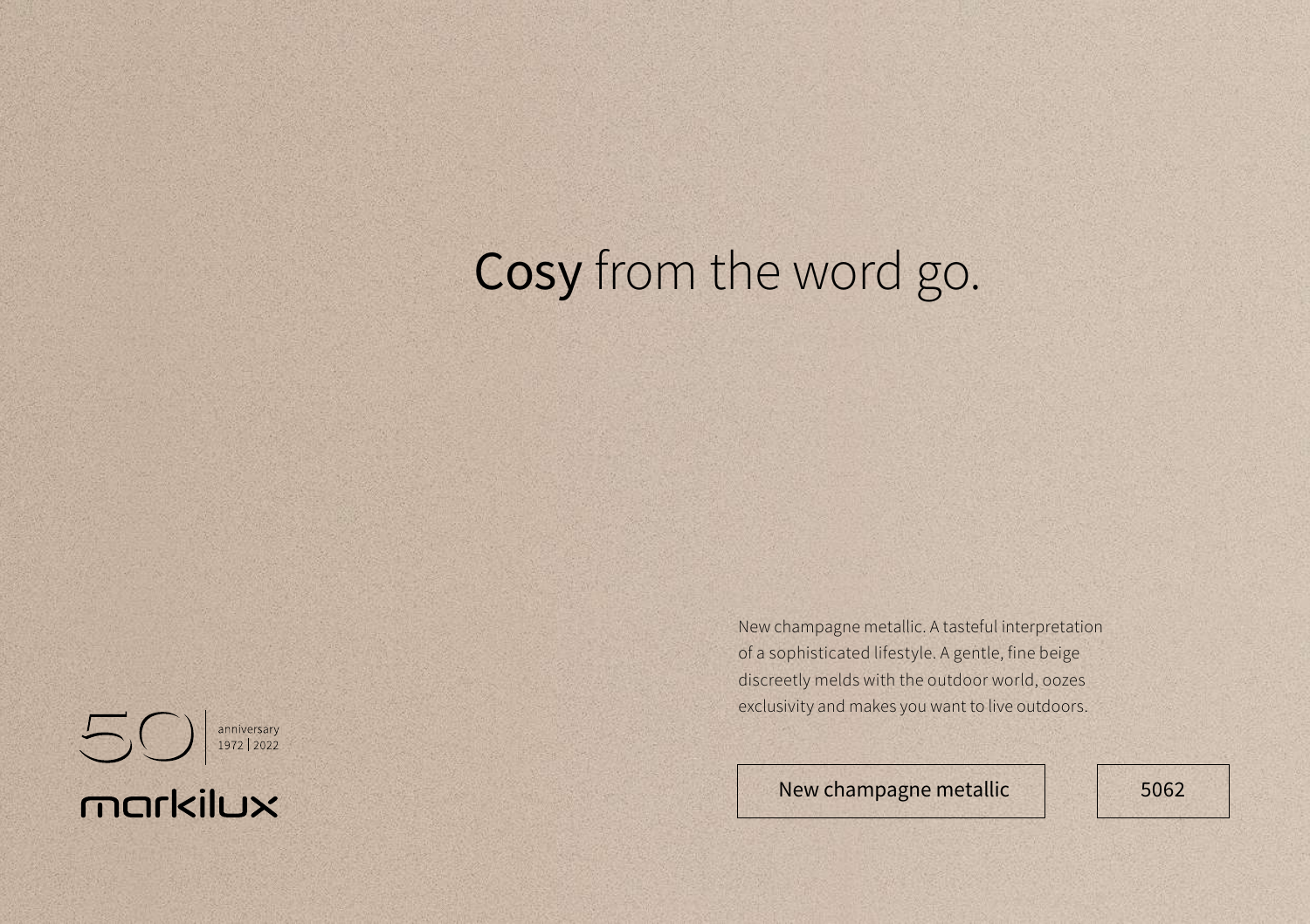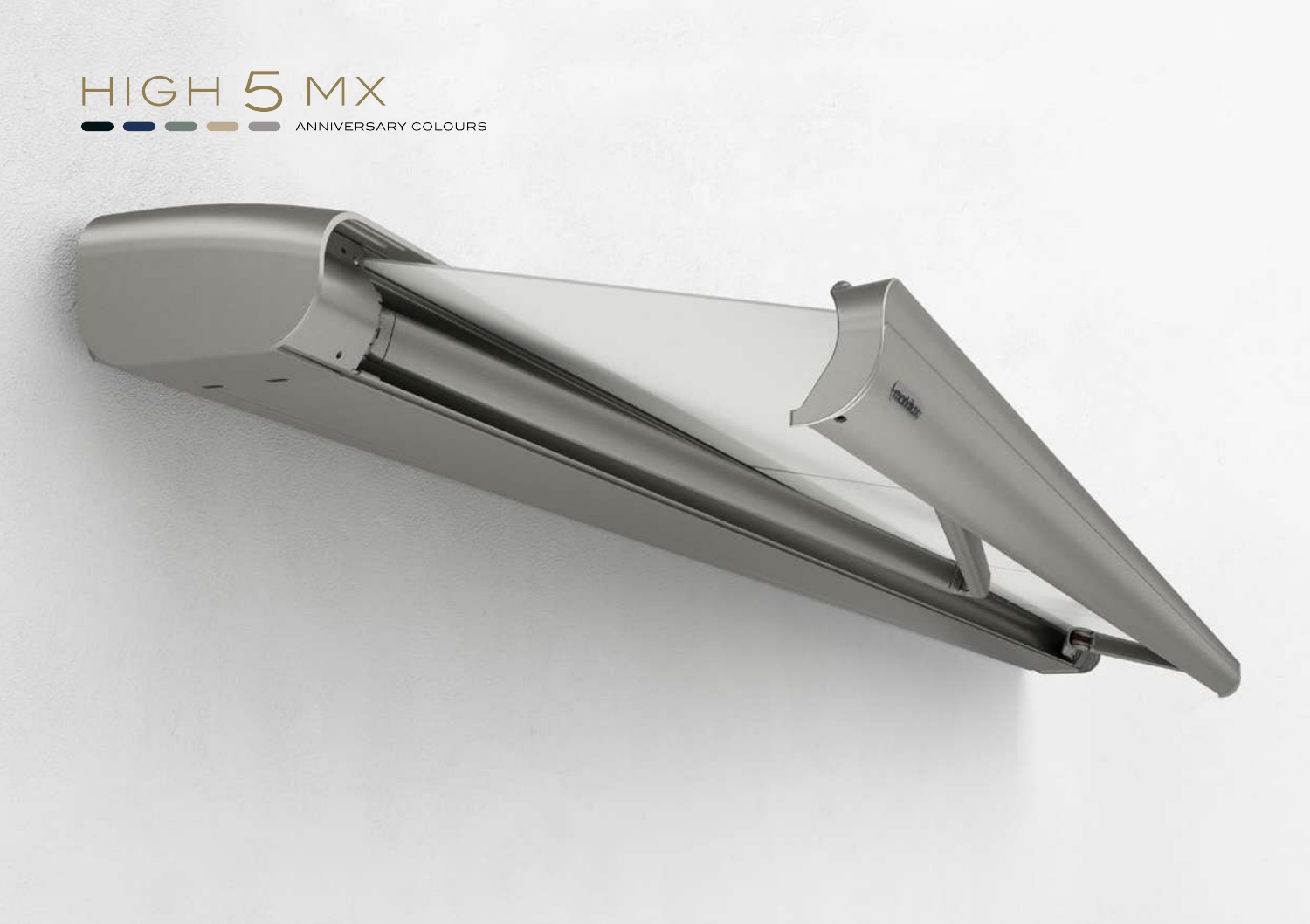### Polished understatement.



Real silver metallic – the brightest and most radiant of the new markilux trend colours. The finely finished silver gives a reflection, has a noble shine and adds extra flair. A real gem on any patio, almost from another world.

Real silver metallic **1990** Solution 1